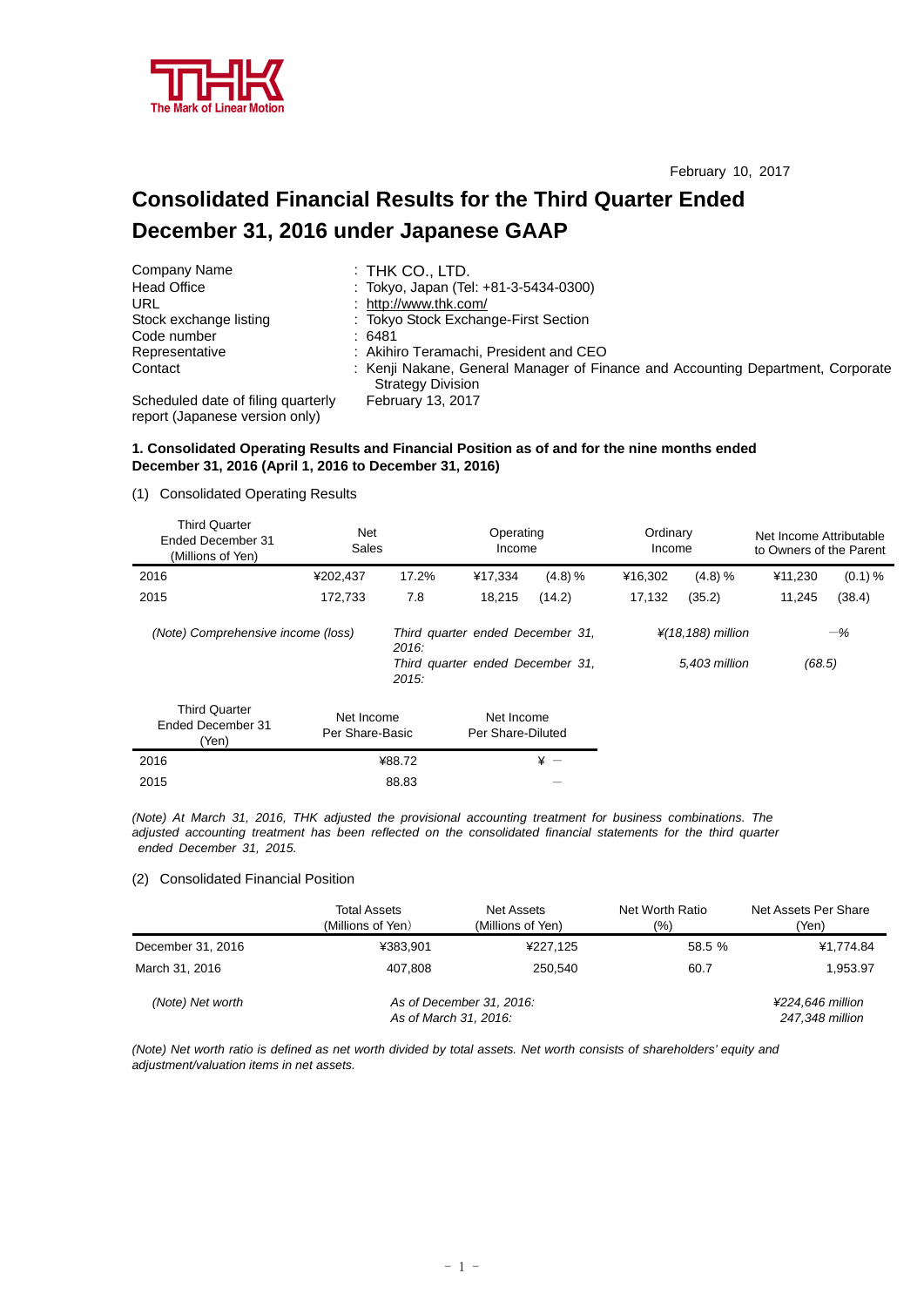# **2. Dividends**

|                  | Dividend Per Share (Yen)                     |                                                    |                                                  |          |       |  |  |  |
|------------------|----------------------------------------------|----------------------------------------------------|--------------------------------------------------|----------|-------|--|--|--|
|                  | <b>First Quarter</b><br>End as of<br>June 30 | <b>Second Quarter</b><br>End as of<br>September 30 | <b>Third Quarter</b><br>End as of<br>December 31 | Year end | Total |  |  |  |
| 2016 (Actual)    |                                              | 25.00                                              |                                                  | 25.00    | 50.00 |  |  |  |
| 2017 (Actual)    |                                              | 16.00                                              |                                                  | n/a      | n/a   |  |  |  |
| 2017 (Projected) | n/a                                          | n/a                                                | n/a                                              |          |       |  |  |  |

*(Note 1) Change in dividend projection: None* 

*(Note 2) The amount of year-end dividends for the year ending March 31, 2017 is planned to be determined in accordance with the targeted payout ratio of 30% on a consolidated basis and will be disclosed as soon as it is determined.* 

# **3. Forecasts for the year ending March 31, 2017 (April 1, 2016 to March 31, 2017)**

|                               | Net<br>Sales<br>(Millions of Yen) | Operating<br>Income<br>(Millions of Yen) | Ordinary<br>Income<br>(Millions of Yen) | Net Income<br>Attributable to<br>Owners of the<br>Parent<br>(Millions of Yen) | Net Income<br>per Share<br>(Yen) |  |
|-------------------------------|-----------------------------------|------------------------------------------|-----------------------------------------|-------------------------------------------------------------------------------|----------------------------------|--|
| Year ending March 31,<br>2017 |                                   |                                          |                                         |                                                                               |                                  |  |
| (amount)                      | ¥271.000                          | ¥24.000                                  | ¥22,200                                 | ¥15.600                                                                       | ¥123.25                          |  |
| (percentage)                  | 12.7%                             | 3.6%                                     | 16.0%                                   | 14.9%                                                                         | n/a                              |  |

*(Note 1) The forecasts announced on May 12, 2016 have been amended to as in the above table.* 

*(Note 2) The above forecasts are based upon the information currently available at the time of the announcement of this report. Actual performance may differ from the estimates due to various unforeseen factors.* 

# **4**.**Other Financial Information**

(1) Significant change in scope of consolidation:

Newly consolidated subsidiaries (specified subsidiaries) ・THK CAPITAL UNLIMITED COMPANY ・THK FINANCE UNLIMITED COMPANY

(2) Simplified or particular accounting treatment for quarterly financial statements:

#### *(Income taxes)*

Certain consolidated subsidiaries determine their income tax expenses by multiplying net income for the quarter period by the estimated effective tax rate applicable to the fiscal year.

- (3) Changes in accounting policy and estimates, and restatement due to:
	- a. Changes in accounting standard Please refer to "5. Accounting Changes" b. Other changes None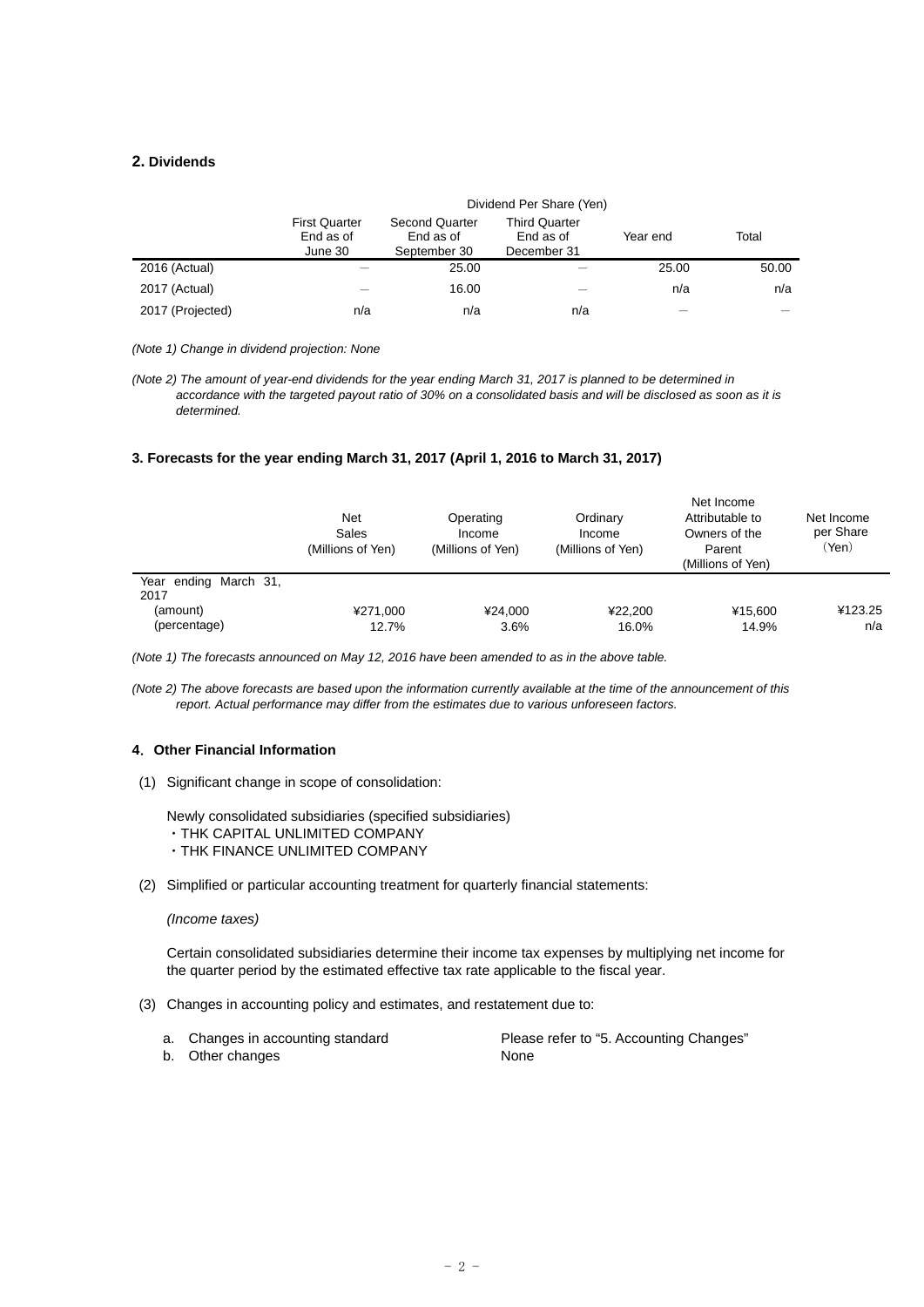## (4) Number of shares

| a. | Common stock issued, including treasury                      |                                        | (shares)                   |
|----|--------------------------------------------------------------|----------------------------------------|----------------------------|
|    | stock, as of:                                                | December 31, 2016<br>March 31, 2016    | 133,856,903<br>133,856,903 |
| b. | Treasury stock as of:                                        | December 31, 2016<br>March 31, 2016    | 7,283,942<br>7,269,394     |
| c. | Average number of common stock for the<br>nine months ended: | December 31, 2016<br>December 31, 2015 | 126,585,772<br>126.589.084 |

### **5**.**Accounting Changes**

(1) Prior to April 1, 2016, the depreciation method for property, plant and equipment of THK and its domestic consolidated subsidiaries mainly was the declining-balance method, whereas that of certain consolidated subsidiaries in the United States of America was the accelerated depreciation method. Effective April 1, 2016, THK and the aforementioned consolidated subsidiaries changed their depreciation method to the straight-line method.

From the viewpoint of unification of the THK Group's accounting policies responding to the progress of globalization, THK and its consolidated subsidiaries reviewed the usage situation of their property, plant and equipment. As a result of the review, THK found that such assets would work stably and determined that the straight-line method would reflect the actual economic conditions of such assets more appropriately.

The effect of changing the depreciation method was to increase operating income, ordinary income and income before income taxes for the nine-month period ended December 31, 2016 each by ¥1,077 million.

(2) Effective April 1, 2016, THK applied "Revised Implementation Guidance on Recoverability of Deferred Tax Assets" (Statement No. 26, issued by Accounting Standards Board of Japan on March 28, 2016).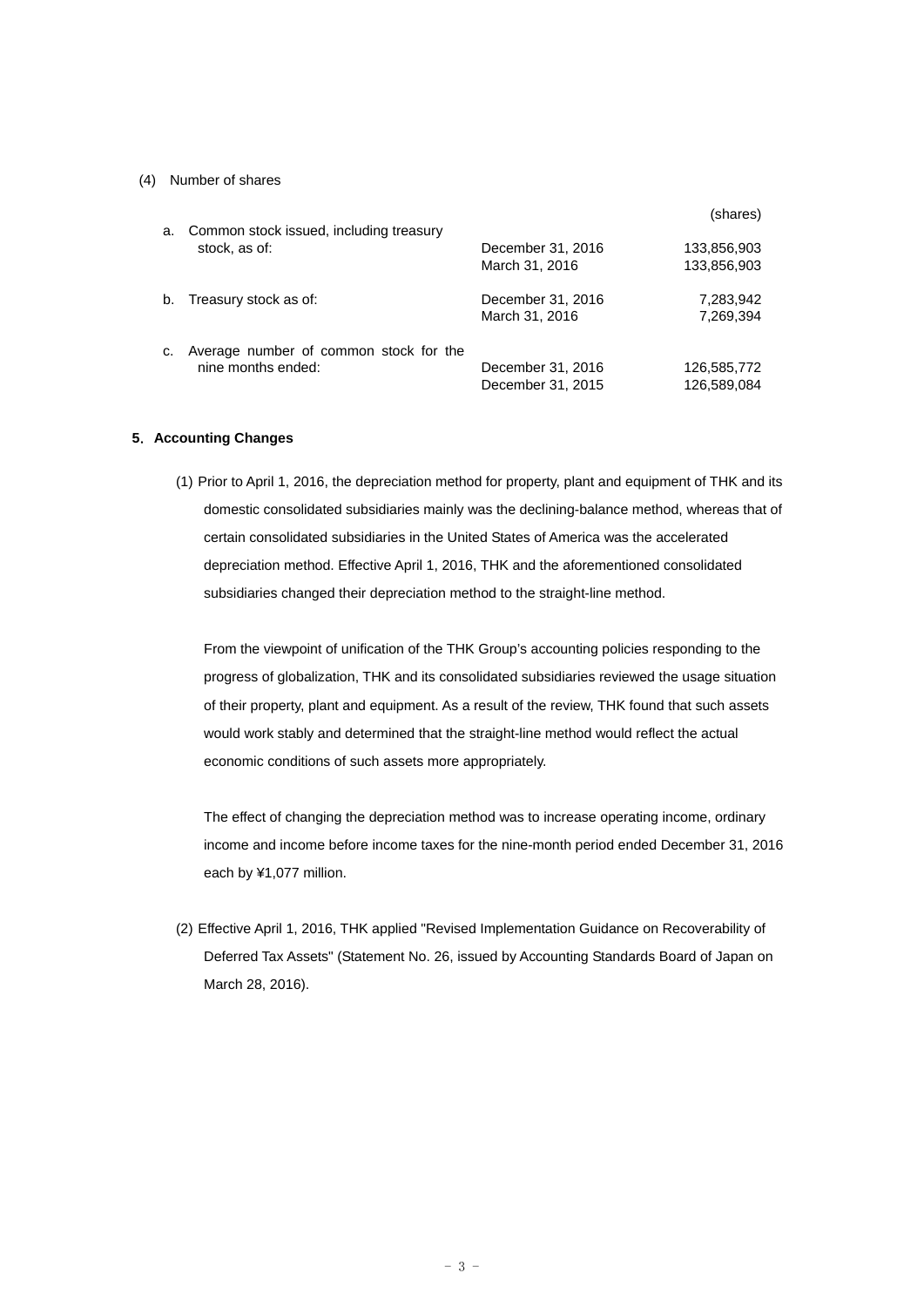# **Management's Discussion and Analysis**

## **1. Operating results (April 1, 2016 to December 31, 2016)**

During this nine-month period, the economic growth in emerging countries such as China slowed down; however, the world economy continued its modest recovery which was mainly led by Europe and the United States of America that maintained their recovery trend. In Japan, the economy made a mild recovery; however, there were some weaknesses particularly in exports because of the strong yen.

The THK Group has identified "Full-Scale Globalization," the "Development of New Business Areas," and "Change in Business Style" as cornerstones of its growth strategy to expand the markets of its products such as LM Guide (Linear Motion Guide). As to Full-Scale Globalization, while the markets in emerging countries such as China are growing by dint of the factory automation progress, which is also spreading to developed-country users, the THK Group endeavors to expand its global sales network to meet such demand. Regarding Development of New Business Areas, while the THK Group's products are getting widely adopted in new business fields such as automobile parts, seismic isolation and damping systems, medical equipment, aircraft, robot, and renewable energy, the THK Group is working on expanding sales of not only existing products but also new developed products. In addition to promoting these strategies above, the THK Group is also committed to further expand its business fields by changing its business style enabled by making full use of the Internet of Things (IoT), cloud computing, AI, robot in many ways.

In this nine-month period, the THK Group operated proactively to expand its sales with its strengthened operating structure on a global scale. Moreover, in order to further expand its transportation equipment business, THK has included four subsidiaries into the scope of consolidation as THK RHYTHM AUTOMOTIVE ("TRA"). As a result, net sales for the period amounted to ¥202,437 million, up ¥29,703 million, or 17.2%, compared to the figure a year earlier.

On the cost front, the cost of sales to sales ratio worsened by 4.2% from a year earlier to 74.6% due to consolidating the four TRA subsidiaries of which cost of sales to sales ratios were higher than that of the THK Group's sales to industrial equipment-related industry. On the other hand, ratio of selling, general and administrative expenses to net sales improved by 2.2% from a year earlier to 16.8% because of consolidating the four TRA subsidiaries with lower ratios.

Along with the stronger yen as compared to the level a year earlier, operating income decreased from a year earlier by ¥881 million, or 4.8%, to ¥17,334 million. Ratio to net sales dropped by 1.9% to 8.6%.

Total non-operating income and expenses were ¥1,787 million and ¥2,820 million, respectively. The major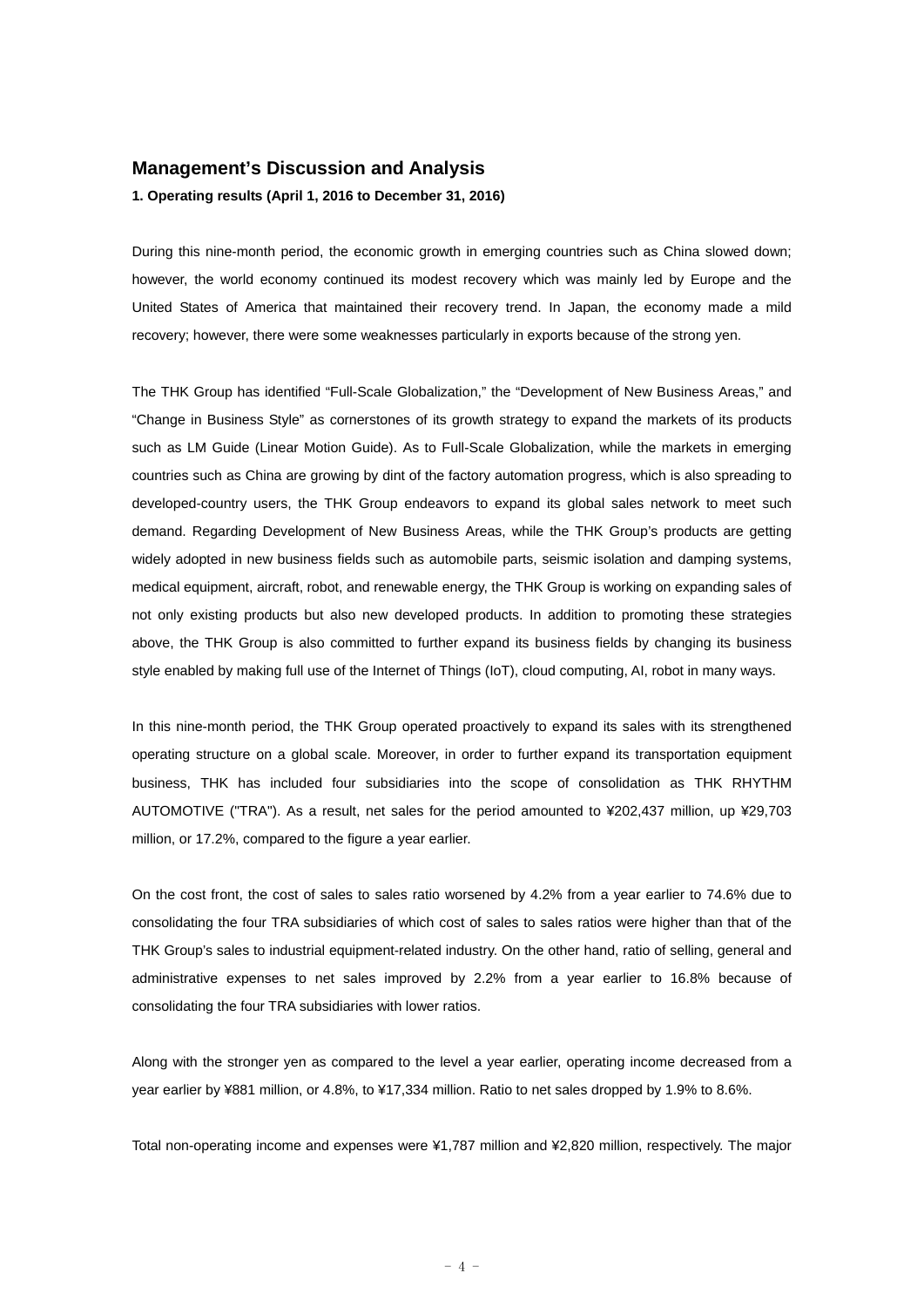component of non-operating expenses was ¥2,202 million of foreign exchange loss due to the stronger yen.

As a result, ordinary income decreased from a year earlier by ¥830 million, or 4.8%, to ¥16,302 million. Net income attributable to owners of the parent for the nine-month period also decreased from a year earlier by ¥14 million, or 0.1%, to ¥11,230 million.

## **Segment Information**

# (Japan)

In Japan, the economy made a mild recovery; however, there were some weaknesses particularly in exports because of the strong yen. The THK Group operated proactively and cultivated new business fields such as seismic isolation and damping systems, medical equipment, renewable energy and robot. In such a situation, sales increased by ¥580 million, or 0.7%, to ¥88,656 million, compared to the figure a year earlier, owing mainly to increased demand for electronics-related products. On the other hand, operating income (segment income) amounted to ¥12,042 million, down ¥3,421 million, or 22.1%, from the figure a year earlier due mainly to the stronger yen as compared to the level a year earlier.

### (The Americas)

In the Americas, while there were some weaknesses particularly in capital investments, the economy continued a gradual recovery trend by dint of the robust consumer spending. In such a situation, the production and sales sections worked in unison to expand and deepen transactions with existing customers and to cultivate new business fields such as medical equipment, aircraft, and energy-related business. As a result, net sales for the nine-month period amounted to ¥47,492 million, up ¥14,442 million, or 43.7%, from the figure a year earlier. Operating income (segment income) amounted to ¥2,332 million, up ¥421 million, or 22.1%, from the figure a year earlier. This was mainly attributable to the robust demand in the electronics industry and the two newly-consolidated TRA subsidiaries in the Americas.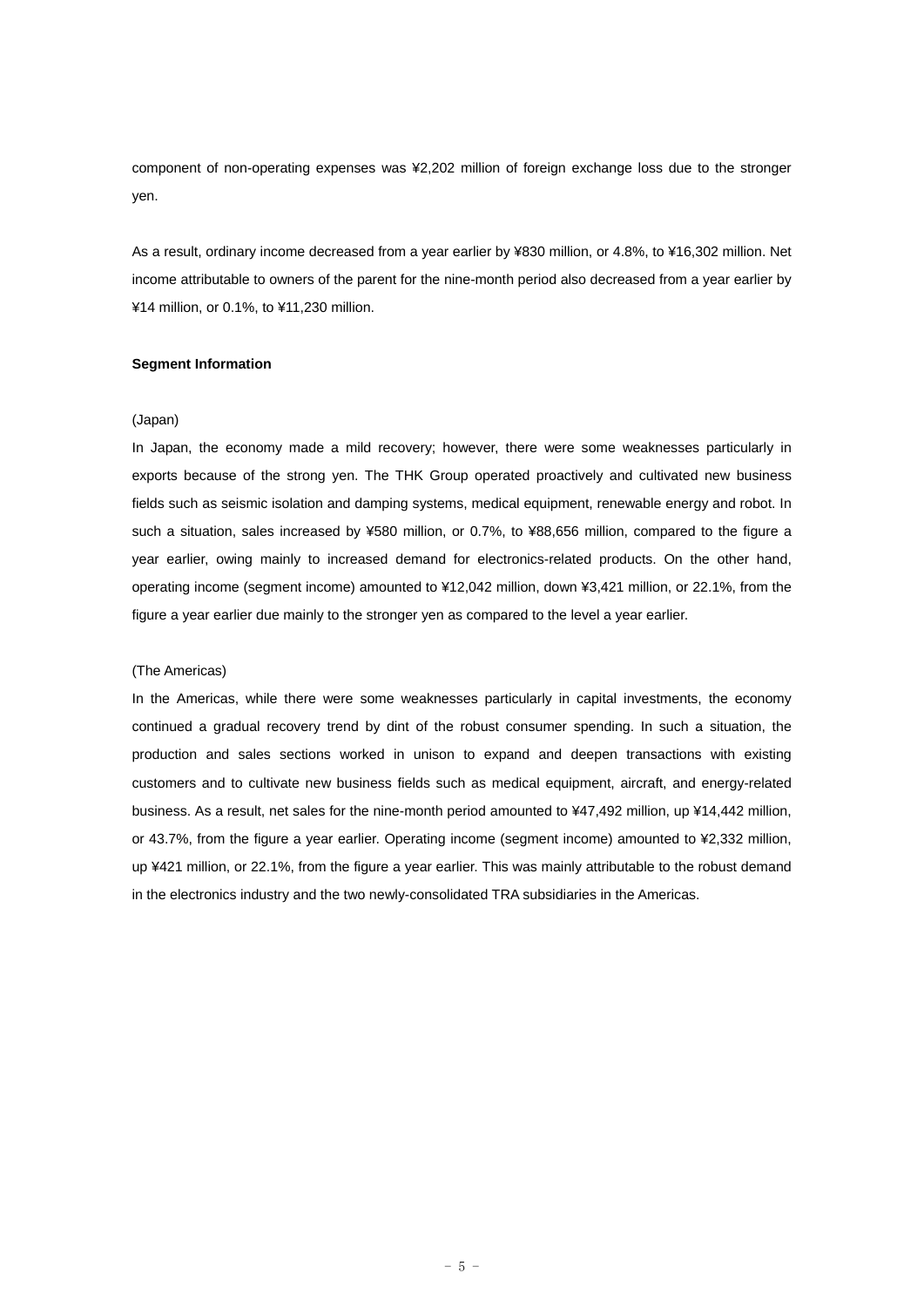#### (Europe)

In Europe, the signs of recovery were continuously seen. In such a situation, the production and sales sections proactively worked in unison to expand transactions with existing customers and to cultivate new business fields such as medical equipment, aircraft and robot. As a result, net sales for the nine-month period amounted to ¥37,382 million, up ¥17,855 million, or 91.4%, from the figure a year earlier. Operating income (segment income) amounted to ¥872 million, up ¥47 million, or 5.8%, from the figure a year earlier. This was attributable to the increased demand in the machine tool industry and the electronics industry, as well as the two newly-consolidated TRA subsidiaries in Europe.

#### (China)

In China, the THK Group's products were getting widely adopted because of the factory automation progress brought by the shortage in labor and the hike in personnel expenses. In such a situation, the THK Group implemented aggressive business activities with its strengthened sales channels. As a result, THK Group successfully broadened the demand base even though the economy in China was slowing down. Sales, however, amounted to ¥20,097 million, down ¥2,070 million, or 9.3%, from the figure a year earlier due mainly to the stronger yen as compared to the level a year earlier. Despite the declining sales, the THK Group recorded ¥307 million of operating income (segment income), a turnaround of ¥838 million from the operating loss (segment loss) recorded a year earlier because of the various measures implemented to improve profitability.

## (Other)

In other countries and regions, the THK Group continued to expand and deepen transactions with existing customers and to cultivate new customers while expanding its sales channels in the ASEAN countries and India. However, the economic slowdown influenced in some areas of Other segment and the yen was stronger as compared to the level a year earlier. As a result, net sales for the nine-month period amounted to ¥8,807 million, down ¥1,103 million, or 11.1%, from the figure a year earlier. Operating income (segment income) amounted to ¥894 million, down ¥178 million, or 16.7%, from the figure a year earlier, due to the decreased sales.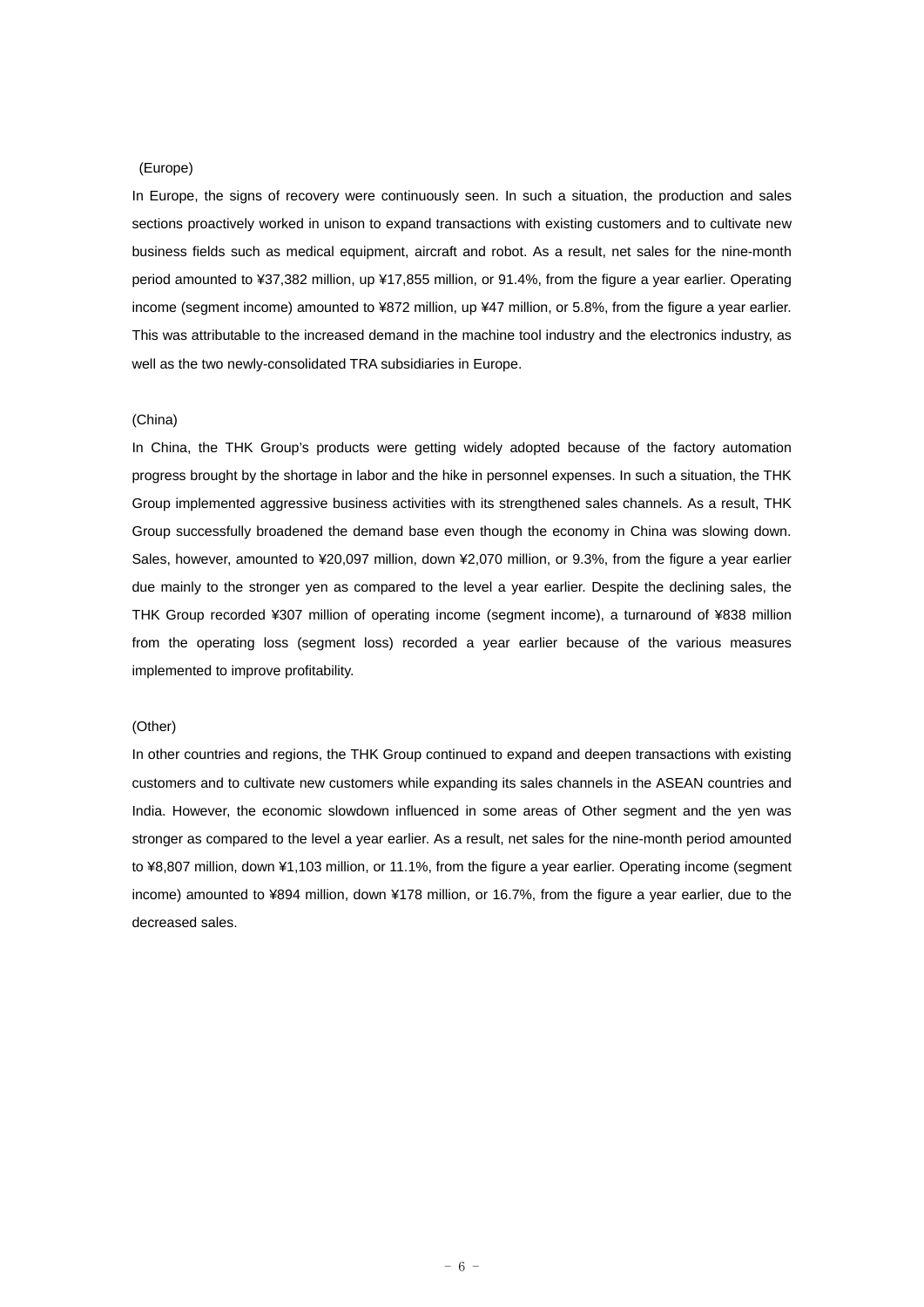### **2. Financial position (As of December 31, 2016)**

Total assets stood at ¥383,901 million, ¥23,907 million less than the previous fiscal year-end, due mainly to a combined effect of increase in electronically recorded monetary claims by ¥4,150 million, decrease in cash and bank deposits by ¥3,270 million, decrease in merchandise and finished goods by ¥2,930 million, decrease in raw materials and supplies by ¥1,106 million, decrease in machinery and equipment by ¥4,073 million, and decrease in goodwill by ¥2,507 million.

Total liabilities stood at ¥156,775 million, ¥492 million less than the previous fiscal year-end, due mainly to a combined effect of increase in electronically recorded obligations by ¥2,955 million and decrease in accrued bonuses by ¥1,065 million.

Net assets stood at ¥227,125 million, ¥23,414 million less than the previous fiscal year-end, due mainly to a combined effect of increase in retained earnings by ¥6,040 million and decrease in foreign currency translation adjustments by ¥29,415 million.

# **3. Forecast for the fiscal year ending March 31, 2017**

For details of the financial forecasts for the year ending March 31, 2017, please refer to "Notice Regarding Amendments in Financial Forecasts" announced on February 10, 2017.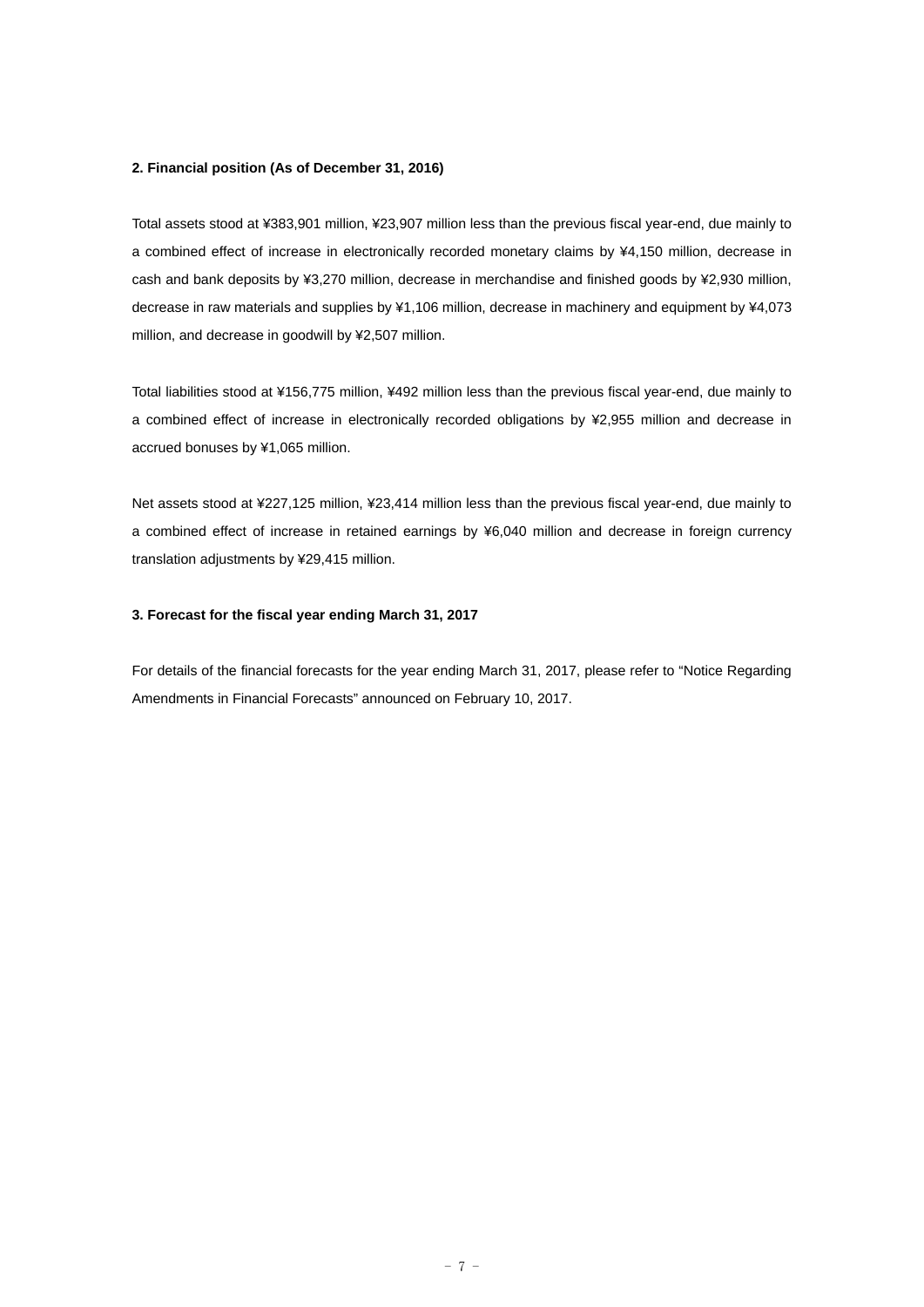# **Consolidated Financial Statements**

|                                          |                                                    | (Millions of Yen)                                                       |
|------------------------------------------|----------------------------------------------------|-------------------------------------------------------------------------|
|                                          | Year End<br>-Previous Year<br>As of March 31, 2016 | <b>Third Quarter End</b><br>-Current Year<br>As of December 31,<br>2016 |
| <b>Assets</b>                            |                                                    |                                                                         |
| <b>Current Assets:</b>                   |                                                    |                                                                         |
| Cash and bank deposits                   | ¥126,964                                           | ¥123,694                                                                |
| Accounts and notes receivable            | 65,977                                             | 64,235                                                                  |
| Electronically recorded monetary claims  | 5,523                                              | 9,673                                                                   |
| Merchandise and finished goods           | 16,619                                             | 13,689                                                                  |
| Work in process                          | 7,352                                              | 8,063                                                                   |
| Raw materials and supplies               | 15,270                                             | 14,163                                                                  |
| Other current assets                     | 11,313                                             | 7,303                                                                   |
| Less: Allowance for bad debts            | (162)                                              | (152)                                                                   |
| Total current assets                     | 248,858                                            | 240,670                                                                 |
| <b>Fixed Assets:</b>                     |                                                    |                                                                         |
| Property, plant and equipment -net:      |                                                    |                                                                         |
| <b>Buildings and structures</b>          | 33,543                                             | 29,641                                                                  |
| Machinery and equipment                  | 50,101                                             | 46,027                                                                  |
| Other                                    | 25,784                                             | 25,297                                                                  |
| Total property, plant and equipment -net | 109,428                                            | 100,965                                                                 |
| Intangibles                              |                                                    |                                                                         |
| Goodwill                                 | 12,780                                             | 10,272                                                                  |
| Other                                    | 23,688                                             | 19,311                                                                  |
| Total intangibles                        | 36,468                                             | 29,584                                                                  |
| Investments and Other                    |                                                    |                                                                         |
| Long-term investments in securities      | 7,052                                              | 7,516                                                                   |
| Other                                    | 6,099                                              | 5,224                                                                   |
| Less: Allowance for bad debts            | (99)                                               | (60)                                                                    |
| Total investments and other              | 13,052                                             | 12,680                                                                  |
| <b>Total fixed assets</b>                | 158,950                                            | 143,230                                                                 |
| <b>Total assets</b>                      | 407.808                                            | 383,901                                                                 |

# Consolidated Balance Sheets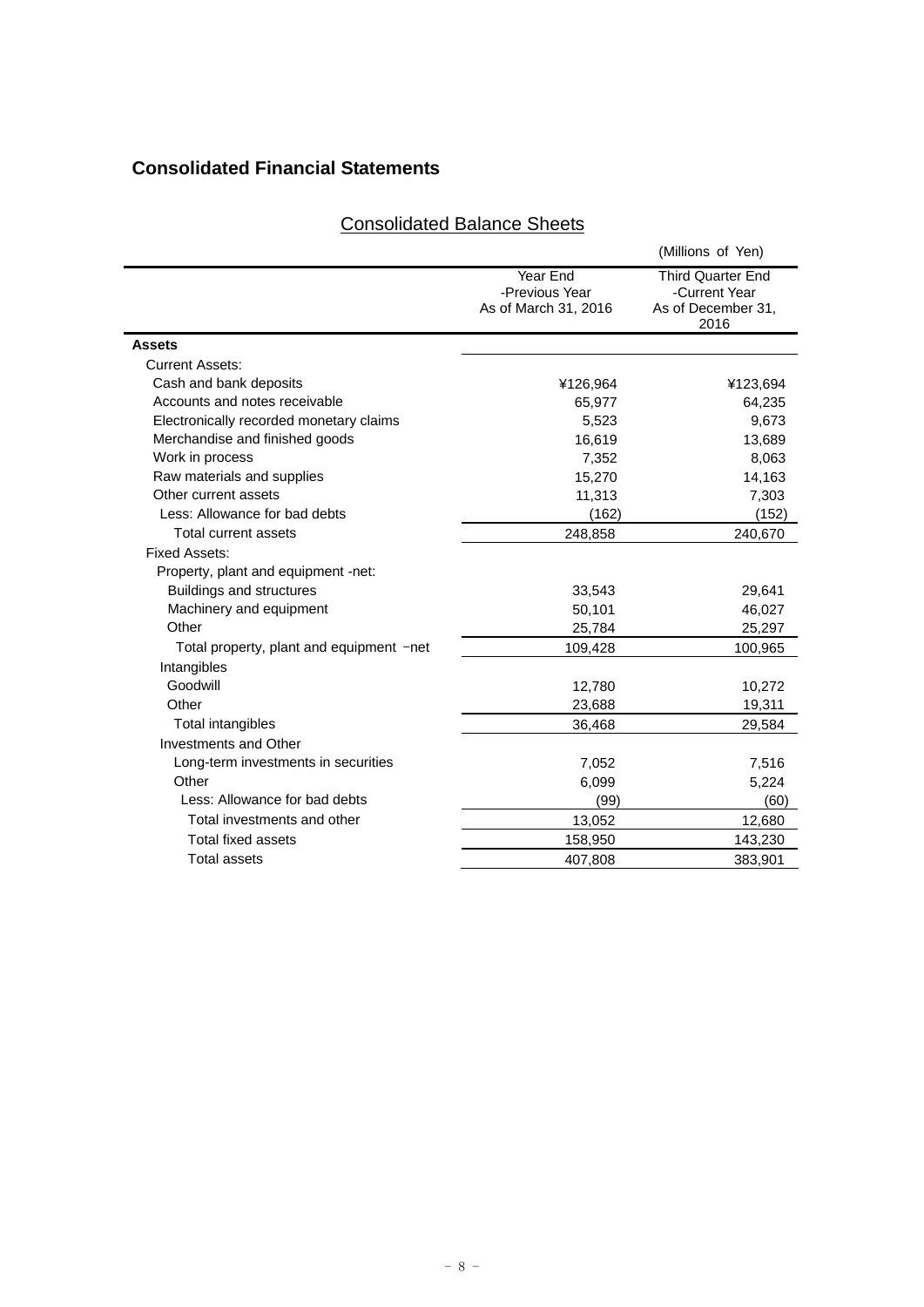|                                               |                                                    | (Millions of Yen)                                                       |
|-----------------------------------------------|----------------------------------------------------|-------------------------------------------------------------------------|
|                                               | Year End<br>-Previous Year<br>As of March 31, 2016 | <b>Third Quarter End</b><br>-Current Year<br>As of December 31,<br>2016 |
| <b>Liabilities</b>                            |                                                    |                                                                         |
| <b>Current Liabilities:</b>                   |                                                    |                                                                         |
| Accounts and notes payable                    | ¥20,129                                            | ¥19,388                                                                 |
| Electronically recorded obligations           | 16,544                                             | 19,499                                                                  |
| Current portion of long-term bonds            |                                                    | 13,000                                                                  |
| Current portion of long-term bank loans       | 2,253                                              | 2,185                                                                   |
| Income taxes payable                          | 806                                                | 2,083                                                                   |
| Accrued bonuses                               | 3,193                                              | 2,128                                                                   |
| Other                                         | 16,645                                             | 15,247                                                                  |
| <b>Total current liabilities</b>              | 59,572                                             | 73,532                                                                  |
| Long-term Liabilities:                        |                                                    |                                                                         |
| <b>Bonds</b>                                  | 53,000                                             | 40,000                                                                  |
| Long-term bank loans                          | 30,280                                             | 29,665                                                                  |
| Reserve for retirement benefits for directors |                                                    |                                                                         |
| and corporate auditors                        | 129                                                | 111                                                                     |
| Reserve for product warranty                  | 142                                                | 131                                                                     |
| Net defined benefit liability                 | 7,195                                              | 7,074                                                                   |
| Other                                         | 6,948                                              | 6,260                                                                   |
| Total long-term liabilities                   | 97,695                                             | 83,243                                                                  |
| <b>Total liabilities</b>                      | 157,268                                            | 156,775                                                                 |
| <b>Net Assets</b>                             |                                                    |                                                                         |
| Shareholders' equity :                        |                                                    |                                                                         |
| Common stock                                  | 34,606                                             | 34,606                                                                  |
| Additional paid-in capital                    | 44,584                                             | 44,584                                                                  |
| Retained earnings                             | 165,076                                            | 171,116                                                                 |
| Treasury stock                                | (13,950)                                           | (13,986)                                                                |
| Total shareholders' equity                    | 230,317                                            | 236,321                                                                 |
| Accumulated other comprehensive income        |                                                    |                                                                         |
| $(\text{loss})$ :                             |                                                    |                                                                         |
| Net unrealized gain on available-for-sale     |                                                    |                                                                         |
| securities                                    | 665                                                | 1,292                                                                   |
| Foreign currency translation adjustments      | 17,759                                             | (11, 656)                                                               |
| Remeasurements of defined benefit plans       | (1, 394)                                           | (1, 310)                                                                |
| Total accumulated other comprehensive         |                                                    |                                                                         |
| income (loss)                                 | 17,030                                             | (11, 674)                                                               |
| Non-controlling interests                     | 3,192                                              | 2,479                                                                   |
| Total net assets                              | 250,540                                            | 227,125                                                                 |
| Total liabilities and net assets              | 407,808                                            | 383,901                                                                 |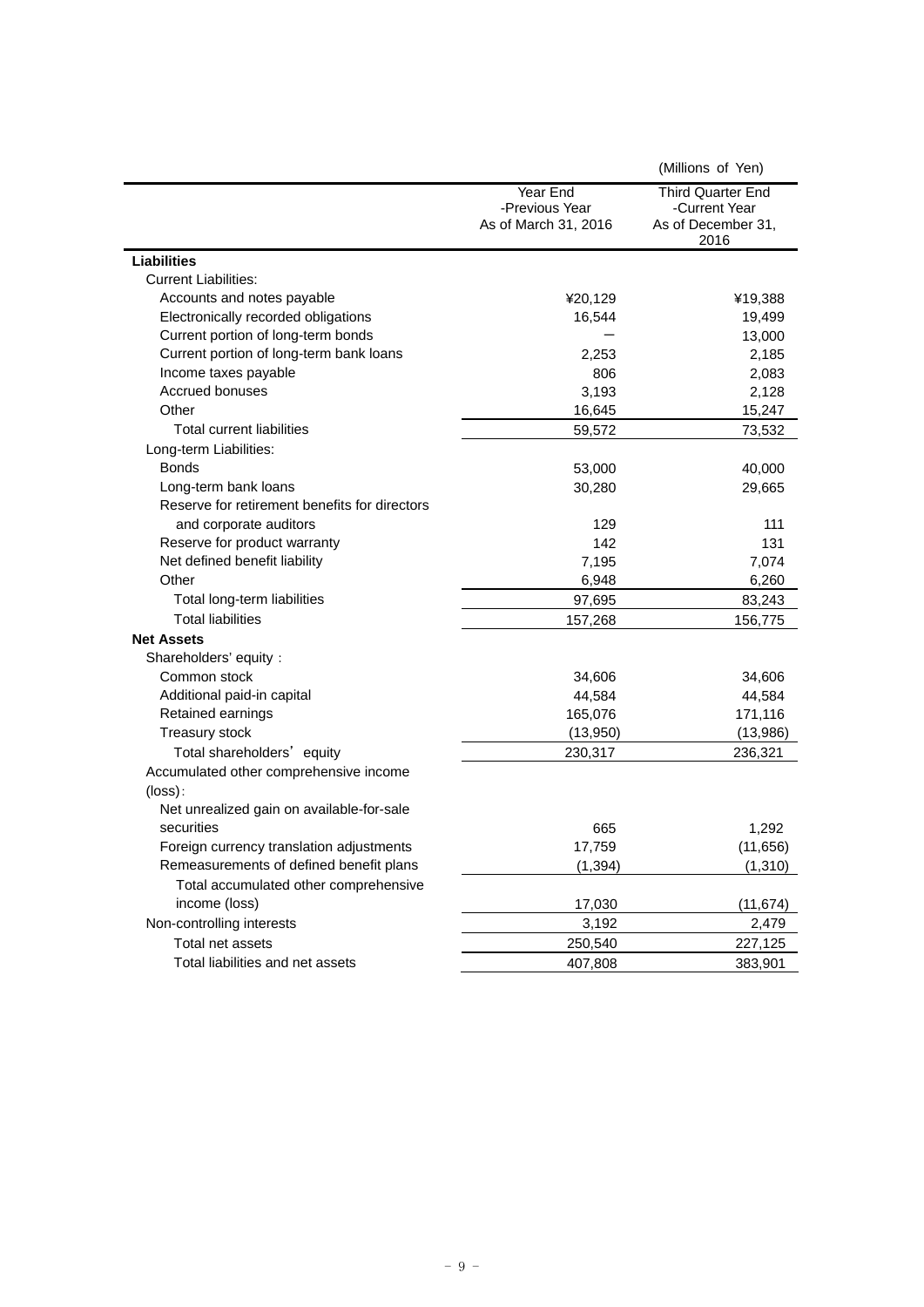# Consolidated Statements of Income

|                                                    |                                                                                          | (Millions of Yen)                                                                               |
|----------------------------------------------------|------------------------------------------------------------------------------------------|-------------------------------------------------------------------------------------------------|
|                                                    | Third Quarter Ended<br>December 31, 2015<br>(From April 1, 2015<br>to December 31, 2015) | <b>Third Quarter Ended</b><br>December 31, 2016<br>(From April 1, 2016<br>to December 31, 2016) |
| Net sales                                          | ¥172,733                                                                                 | ¥202,437                                                                                        |
| Cost of sales                                      | 121,619                                                                                  | 151,011                                                                                         |
| Gross profit                                       | 51,113                                                                                   | 51,425                                                                                          |
| Selling, general and administrative expenses       | 32,897                                                                                   | 34,090                                                                                          |
| Operating income                                   | 18,215                                                                                   | 17,334                                                                                          |
| Non-operating income:                              |                                                                                          |                                                                                                 |
| Interest income                                    | 311                                                                                      | 344                                                                                             |
| Equity earnings of affiliates                      | 571                                                                                      | 251                                                                                             |
| Other                                              | 948                                                                                      | 1,191                                                                                           |
| Total non-operating income                         | 1,831                                                                                    | 1,787                                                                                           |
| Non-operating expense:                             |                                                                                          |                                                                                                 |
| Interest expenses                                  | 314                                                                                      | 306                                                                                             |
| Foreign exchange loss, net                         | 2,266                                                                                    | 2,202                                                                                           |
| Other                                              | 333                                                                                      | 311                                                                                             |
| Total non-operating expenses                       | 2,915                                                                                    | 2,820                                                                                           |
| Ordinary income                                    | 17,132                                                                                   | 16,302                                                                                          |
| Extraordinary gains:                               |                                                                                          |                                                                                                 |
| Gain on sales of property, plant and equipment     | 32                                                                                       | 12                                                                                              |
| Total extraordinary gains                          | 32                                                                                       | 12                                                                                              |
| Extraordinary losses:                              |                                                                                          |                                                                                                 |
| Loss on sales and disposal of property, plant      |                                                                                          |                                                                                                 |
| and equipment                                      | 324                                                                                      | 117                                                                                             |
| Other                                              | 0                                                                                        |                                                                                                 |
| Total extraordinary losses                         | 324                                                                                      | 117                                                                                             |
| Income before income taxes                         | 16,840                                                                                   | 16,197                                                                                          |
| Income taxes-current                               | 4,979                                                                                    | 4,710                                                                                           |
| Income taxes-deferred                              | 911                                                                                      | 430                                                                                             |
| Total income taxes                                 | 5,890                                                                                    | 5,140                                                                                           |
| Net income                                         | 10,950                                                                                   | 11,056                                                                                          |
| Net loss attributable to non-controlling interests | (295)                                                                                    | (173)                                                                                           |
| Net income attributable to owners of the parent    | 11,245                                                                                   | 11,230                                                                                          |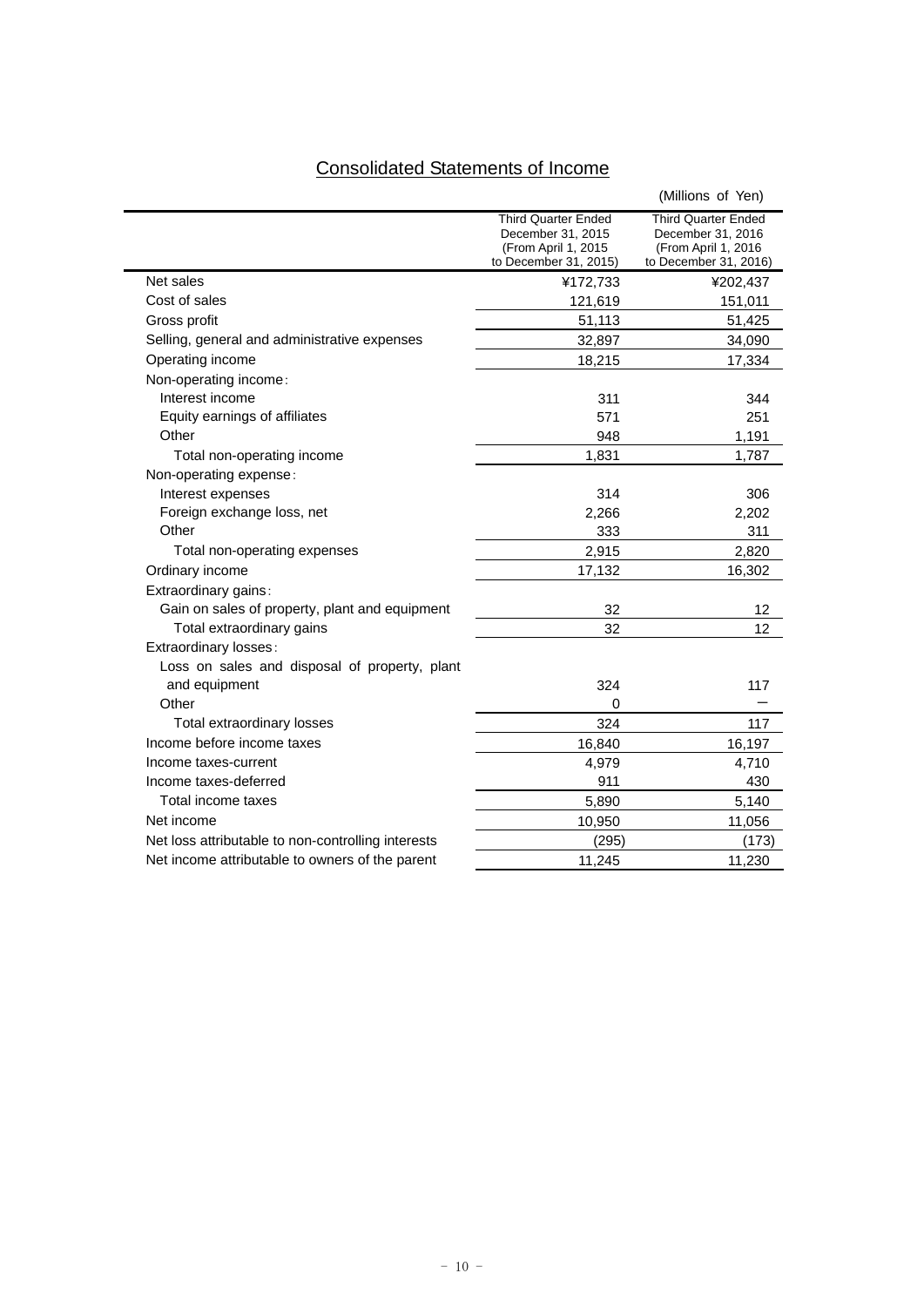|                                                  |                                                                                                 | (Millions of Yen)                                                                                |
|--------------------------------------------------|-------------------------------------------------------------------------------------------------|--------------------------------------------------------------------------------------------------|
|                                                  | <b>Third Quarter Ended</b><br>December 31, 2015<br>(From April 1, 2015<br>to December 31, 2015) | <b>Third Quarter Ended</b><br>December 31, 2016<br>(From April 1, 2016)<br>to December 31, 2016) |
| Net income                                       | ¥10,950                                                                                         | ¥11,056                                                                                          |
| Other comprehensive income:                      |                                                                                                 |                                                                                                  |
| Net unrealized gain (loss) on available-for-sale |                                                                                                 |                                                                                                  |
| securities                                       | (247)                                                                                           | 629                                                                                              |
| Foreign currency translation adjustments         | (4,598)                                                                                         | (29, 174)                                                                                        |
| Remeasurements of defined benefit plans          | (3)                                                                                             | 88                                                                                               |
| Share of other comprehensive loss of affiliates  |                                                                                                 |                                                                                                  |
| accounted under the equity method                | (697)                                                                                           | (788)                                                                                            |
| Total other comprehensive loss                   | (5,546)                                                                                         | (29,244)                                                                                         |
| Comprehensive income (loss)                      | 5,403                                                                                           | (18,188)                                                                                         |
| Attributable to:                                 |                                                                                                 |                                                                                                  |
| Owners of the parent                             | 5,795                                                                                           | (17, 475)                                                                                        |
| Non-controlling interests                        | (392)                                                                                           | (713)                                                                                            |

# Consolidated Statements of Comprehensive Income (Loss)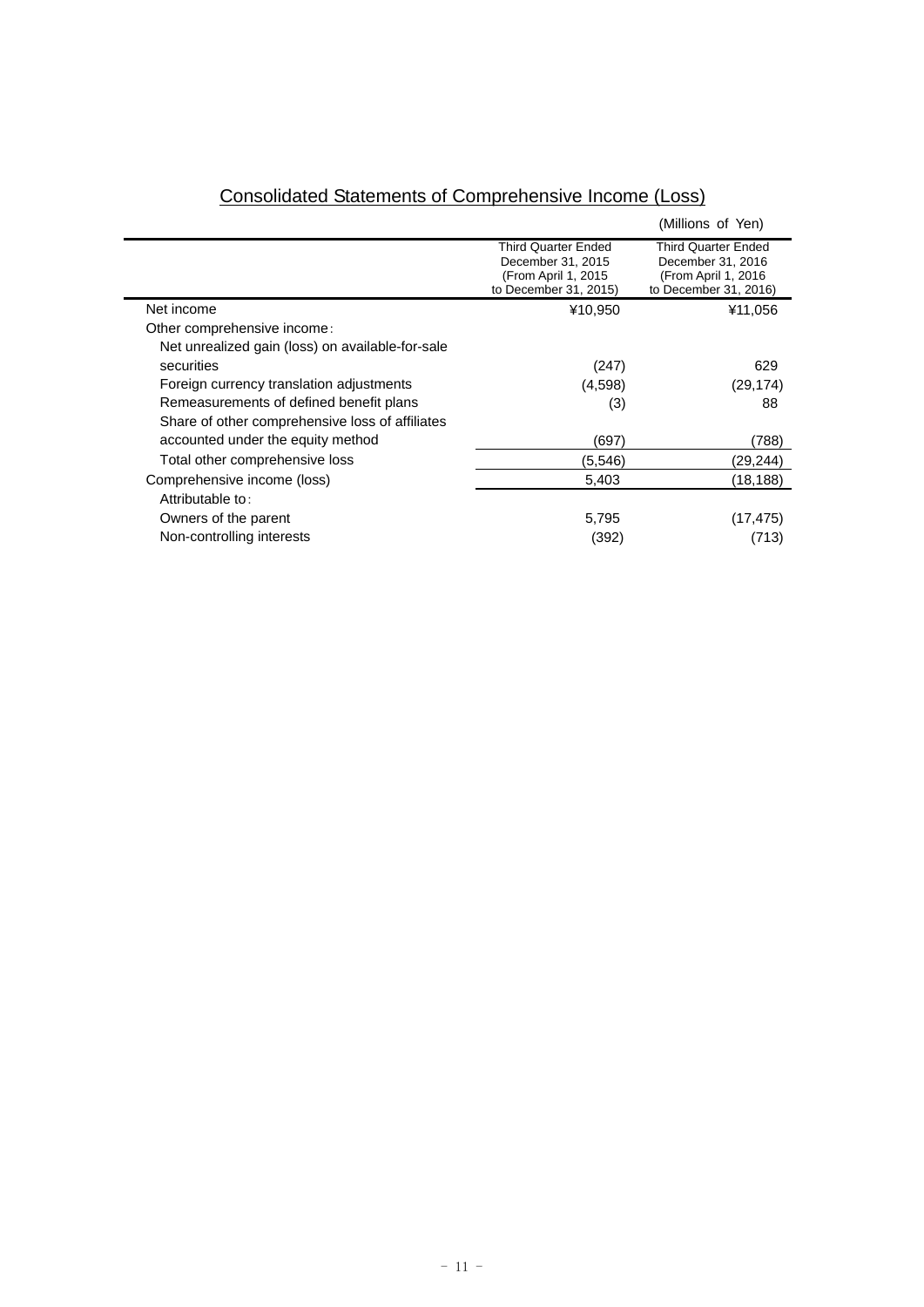# **Segment Information**

|                         |         |          |         |         |        |               | (Millions of Yen) |
|-------------------------|---------|----------|---------|---------|--------|---------------|-------------------|
|                         |         | The      |         |         |        | Adjust        | Consoli           |
|                         | Japan   | Americas | Europe  | China   | Other  | -ments        | -dated            |
| Sales to customers      | ¥88.076 | ¥33.049  | ¥19.527 | ¥22.168 | ¥9.911 | $\frac{1}{2}$ | ¥172,733          |
| Inter-segment           | 31.917  | 13       | 10      | 4.707   | 1.010  | (37,658)      |                   |
| Total                   | 119.993 | 33.063   | 19.537  | 26.875  | 10.921 | (37, 658)     | 172,733           |
| Operating income (loss) | 15.463  | 1.910    | 824     | (530)   | 1.073  | (525)         | 18.215            |

# **For the nine months ended December 31, 2015 (April 1, 2015 to December 31, 2015)**

*(Note 1) Adjustments of operating income (loss) of ¥ (525) million consist of ¥736 million of intercompany elimination and ¥ (1,262) million of corporate expenses not allocable to a specific segment. Such expenses are mainly comprised of selling, general and administrative expenses.* 

*(Note 2) For the nine-month period ended December 31, 2015, THK made a provisional accounting treatment for the business transfer fromTRW Automotive Inc. because the allocation of acquisition costs had not been completed. Since the allocation of acquisition costs completed by March 31, 2016, the adjusted accounting treatment has been reflected on the consolidated financial statements for the nine-month period ended December 31, 2015. As a result, operating income in the Americas segment and Europe segment for the nine-month period ended December 31, 2015 decreased by ¥45 million and ¥32 million, respectively.* 

*(Note 3) In the Americas segment, THK provisionally recorded ¥13,336 million of goodwill arising from the business transfer from TRW Automotive Inc. in the nine-month period ended December 31, 2015. The amount of goodwill was subsequently adjusted to ¥2,616 million since the allocation of acquisition costs was completed.* 

*In Europe segment, THK provisionally recorded ¥20,192 million of goodwill arising from the business transfer from TRW Automotive Inc. and acquisition of all shares of THK RHYTHM AUTOMOTIVE CZECH a. s. (formerly, TRW-DAS. a.s.), in the nine-month period ended December 31, 2015. The amount of goodwill was subsequently adjusted to ¥10,618 million since the allocation of acquisition costs was completed.* 

|                    |         |          |         |         |        |               | (Millions of Yen) |
|--------------------|---------|----------|---------|---------|--------|---------------|-------------------|
|                    |         | The      |         |         |        | Adjust        | Consoli           |
|                    | Japan   | Americas | Europe  | China   | Other  | -ments        | -dated            |
| Sales to customers | ¥88.656 | ¥47.492  | ¥37.382 | ¥20.097 | ¥8.807 | $\frac{1}{2}$ | ¥202.437          |
| Inter-segment      | 31.139  | 105      | 73      | 2.905   | 912    | (35, 135)     |                   |
| Total              | 119.796 | 47.597   | 37.455  | 23.002  | 9,720  | (35, 135)     | 202.437           |
| Operating income   | 12.042  | 2.332    | 872     | 307     | 894    | 885           | 17,334            |

# **For the nine months ended December 31, 2016 (April 1, 2016 to December 31, 2016)**

*(Note 1) All adjustments are intercompany elimination.* 

*(Note 2) As discussed in 5. Accounting Changes, prior to April 1, 2016, the depreciation method for property, plant and*  equipment of THK and its domestic consolidated subsidiaries mainly was the declining-balance method, whereas that of *certain consolidated subsidiaries in the United States of America was the accelerated depreciation method. Effective April 1, 2016, THK and the aforementioned consolidated subsidiaries changed their depreciation method to the straight-line method. As a result, operating income in the Japan segment and the Americas segment increased by ¥965 million and ¥112 million, respectively, as compared to those calculated using the former depreciation method.*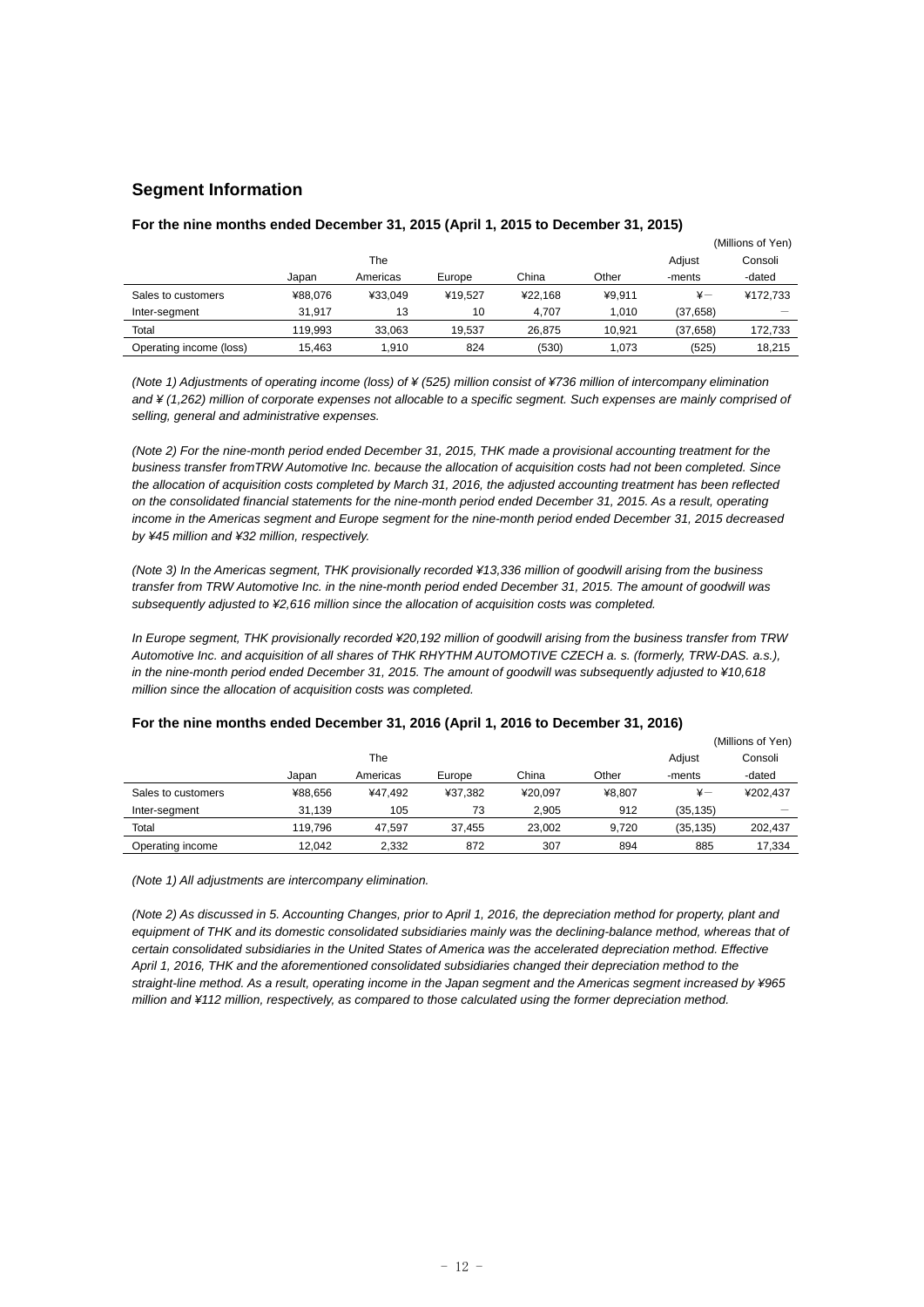# **Business Combination**

(Significant adjustment to the provisional amounts of the acquisition costs in the comparative information)

At the end of the nine-month period ended December 31, 2015, THK reported provisional amounts for the business transfer of the linkage and suspension business (the "L&S business") of TRW Automotive Inc. (now a part of ZF Friedrichshafen AG) in Europe and North America and purchase of shares of a TRW subsidiary that were executed on August 31, 2015. Since the accounting for this business combination completed by March 31, 2016, the acquisition costs initially allocated in the comparative information included in the consolidated financial statements for the nine-month period ended December 31, 2016 have been adjusted as follows:

| Item                          | Adjustments (Millions of Yen) |
|-------------------------------|-------------------------------|
| Goodwill (provisional)        | ¥33,529                       |
| Property, plant and equipment | (2,559)                       |
| Intangibles                   | (20, 781)                     |
| Deferred tax liabilities      | 2,368                         |
| <b>Others</b>                 | 678                           |
| Total adjustments             | (20, 294)                     |
| Goodwill (adjusted)           | 13,235                        |

The effect on the operating results of the nine-month period ended December 31, 2015 was to decrease operating income, ordinary income and income before income taxes each by ¥77 million, due mainly to decreased amortization of goodwill and increased amortization of intangibles.